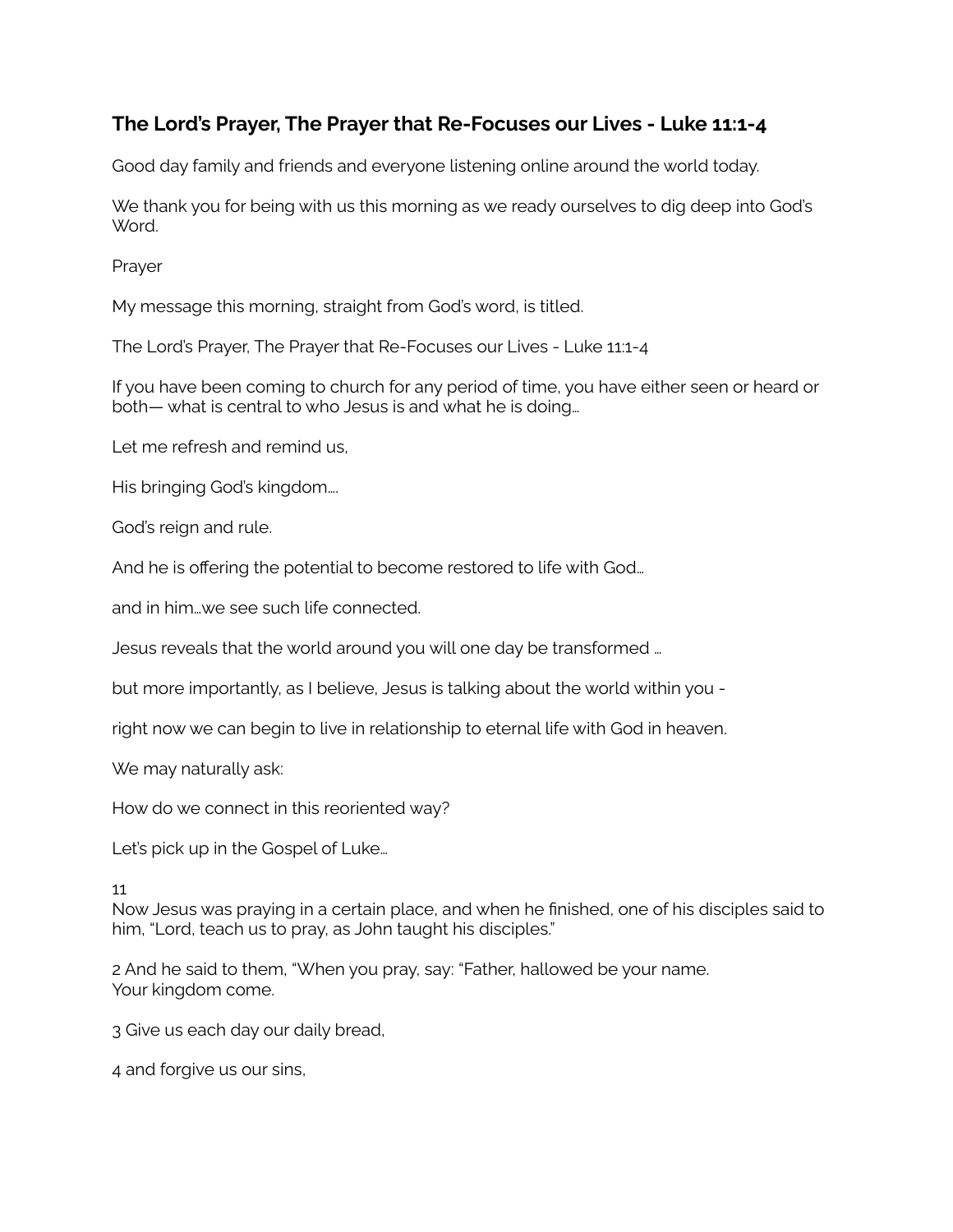Here is the context: There is a moment that comes when the request is made by the disciples:

"Lord, teach us to pray…"

You know what else they specifically asked Jesus to teach them?

Nothing.

Jesus taught about many aspects of life…and many asked him questions.

But there is nothing else at least recorded…that his disciples want to learn to do from Jesus.

Perhaps this isn't so surprising…

because they had seen withered hands restored instantly:

they had seen lepers cleansed and the lame walk.

They had seen Jesus raise the dead and all of that flowed out from prayer.

But praying for others was not what seems to be at the forefront here.

Jesus had already been teaching them and sending them to pray for healing and deliverance.

What we read here is — that Jesus was in the process of personal prayer, when they came and asked him to teach them to pray.

What they wanted to learn…was how THEY — could have the life of personal prayer that connected with heaven like he did.

His whole life operated out of what was formed by such personal prayer.

And it is this Jesus responds to.

"WHEN you pray…"… not IF but WHEN.

Prayer is not some optional part of life with God…it is life with God.

It is not any more optional than breathing is to life.

Connection is what we deeply long for…

and there is no connection more profound and powerful than connection with God.

That I submit is the power of prayer.

Prayer is our opportunity to connect to God, the Creator of the universe.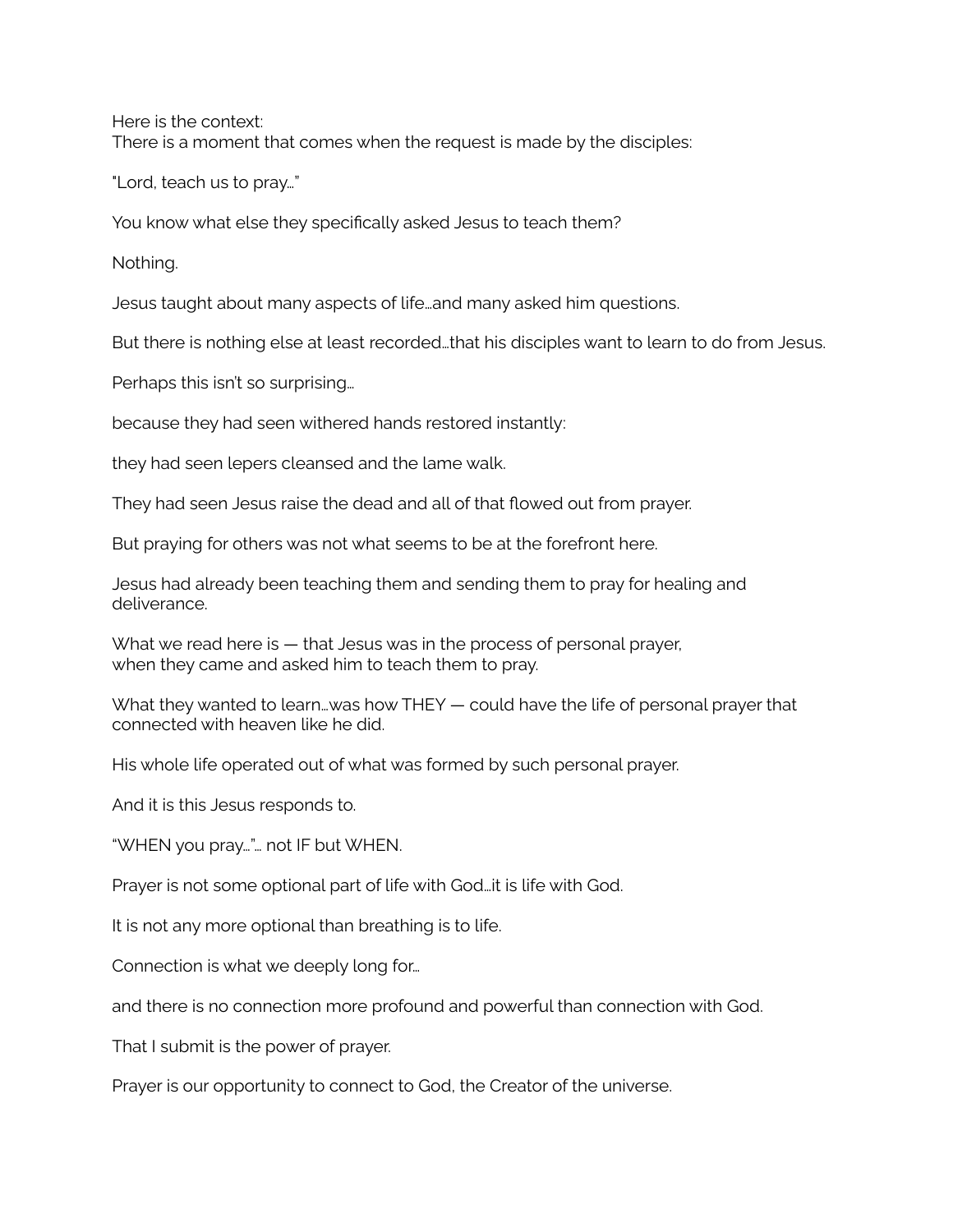Prayer is where our spiritual nature connects with the Spirit of God…

the very Spirit which created the world…

the very Spirit who breathed life into our material nature.

The words we just read may sound familiar to most.

They have become known as the Lord's Prayer…

and become as familiar as perhaps any words spoken by Jesus.

Some of you may have noticed they sound a little different than what we may have heard or recited over the years…

briefer than what we are generally familiar with.

That is because we usually recite the longer version found in Matthew's Gospel. (Matthew  $6:7-15$ 

This version that Dr. Luke records…

likely on a different occasion…

It is briefer…but nearly the same at its core.

And that itself suggests that Jesus' words were never understood to be merely something to recite…

but rather they were meant to be something that shapes the very nature of all prayer.

These words are certainly rich enough to be recited and prayed together…

but it is helpful to realize that they were given more as a model…or pattern.

The disciples wanted Jesus to teach them to pray… not teach them a prayer.

Jesus was teaching them HOW to pray by offering that which is fitting for us to live in connection with God.

In these words we discover something very different than what we commonly think about prayer.

We tend to think it is about placing an order...

almost like a shopping list that when it grows to a point of big enough need…we should bring to God.

Or prayer can be spoken of as if it's fitting as an emergency protocol…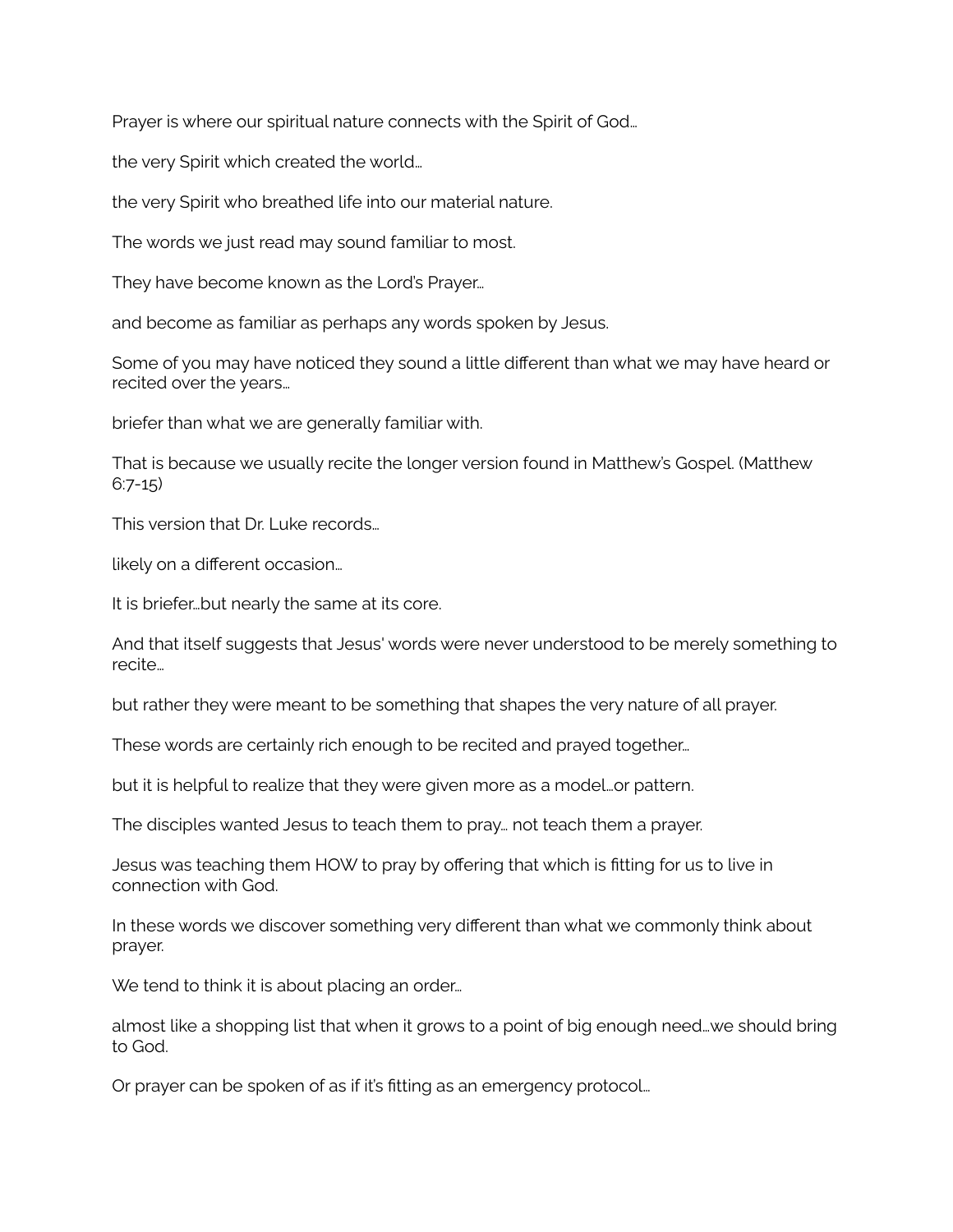it's common to hear someone say…

"Well there is Nothing left to do but… pray."

We tend to think we know who we are and what we are doing...

and when we need a little help… we'll check in.

But the truth is that without knowing our primary reference point…we are lost.

Utterly lost.

And we've lost our most basic orientation to the way that life is.

Just as disorientation can refer to the danger that firefighters face in a blazing house fire…

or hikers in the mountains…

or pilots flying planes…

Jesus sees our relationship in relation to the whole of life.

Jesus sees human life as operating in relationship to the ways of this lost world…

and not in relationship to the true reality of the eternal realm of God.

Prayer is that which orients us with ultimate reality.

Prayer is about aligning with the way things are.

Here Jesus presents what realigns/refocuses the soul with true life…. that which reorients the soul.

Jesus knows that we are no longer naturally oriented in relationship to God.

And prayer is an essential prescription for the soul.

So let's engage what are my four points of reference.

Prayer is Re-Focusing or if you want Re-Aligning Ourselves with…

1. Our True Center

Father, hallowed be your name, your kingdom come.

With these words…Jesus begins by realigning us with our true center of existence.

This is as life defining as anything our soul will ever know.

Take a moment to let your soul ponder these truths…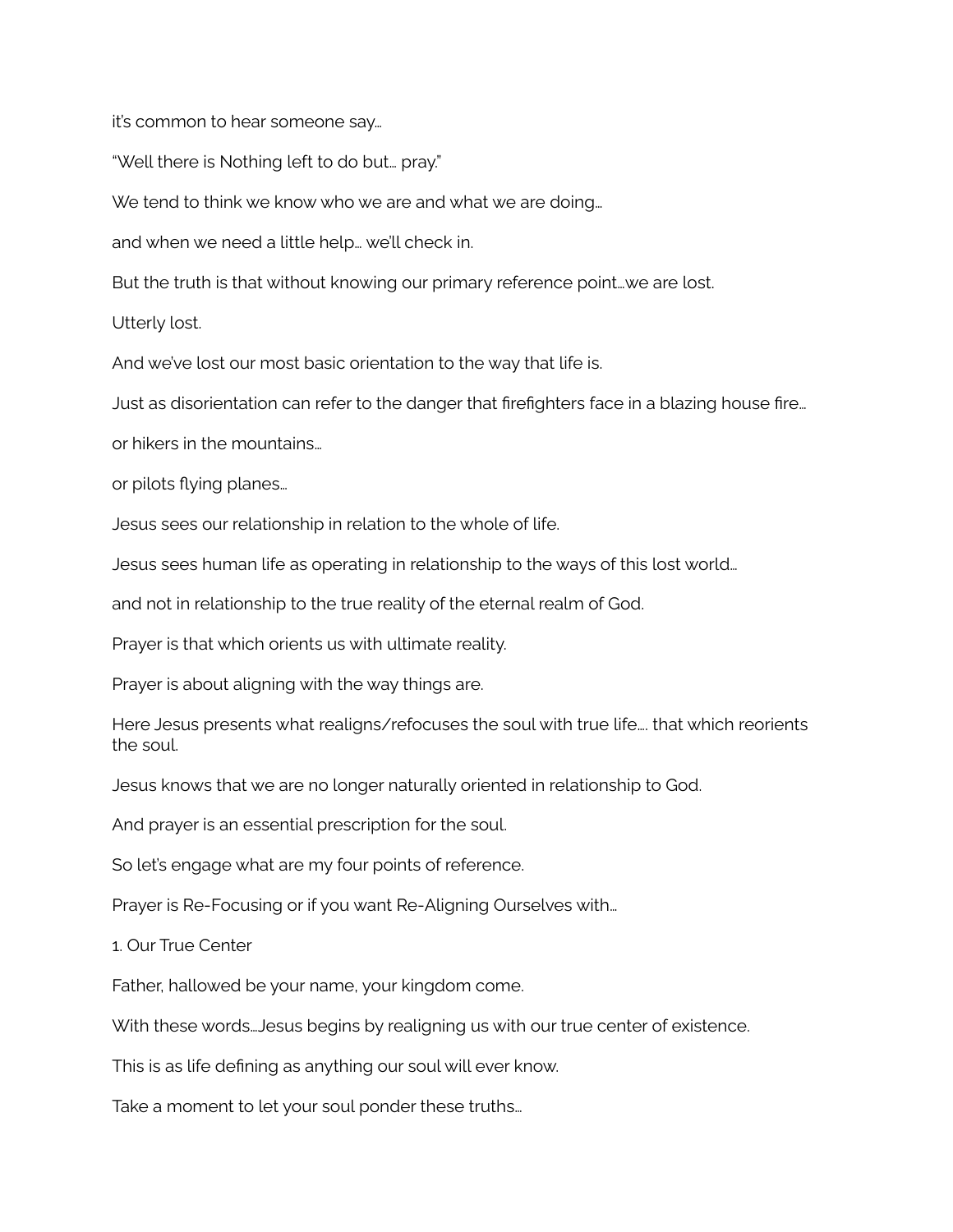Our existence has a Center.

We are not it.

Our existence is intimately and eternally connected to that Center…as our ultimate Father.

Father… is who Jesus is restoring for us to know.

This is why he came.

And while we may speak of everyone as a child of God….

in terms of being created as such…

We in our human sinful nature, for the most part, have all chosen to go our own way.

The inner condition of human life is one of emancipation.

Our very nature operates by autonomous rule…

and as such… though God may be our ultimate Father…

our emancipation means all rights and relationships are no longer in place.

That is why Jesus says he has come as the true eternal Son to give us the right to become restored as children once again.

Christ came to be what we could not be…

human life united with the Father…. to then give us his position… and his spirit to live in us.

So, if we receive Christ…

his life…

his death on our behalf…

and his life now lived in us…

we are restored as children of God…

and God is our Father.

This prayer begins with declaring the greatest truth that any human soul can know…

that the source of all existence is our ultimate Father…

and He welcomes us home through His own provision.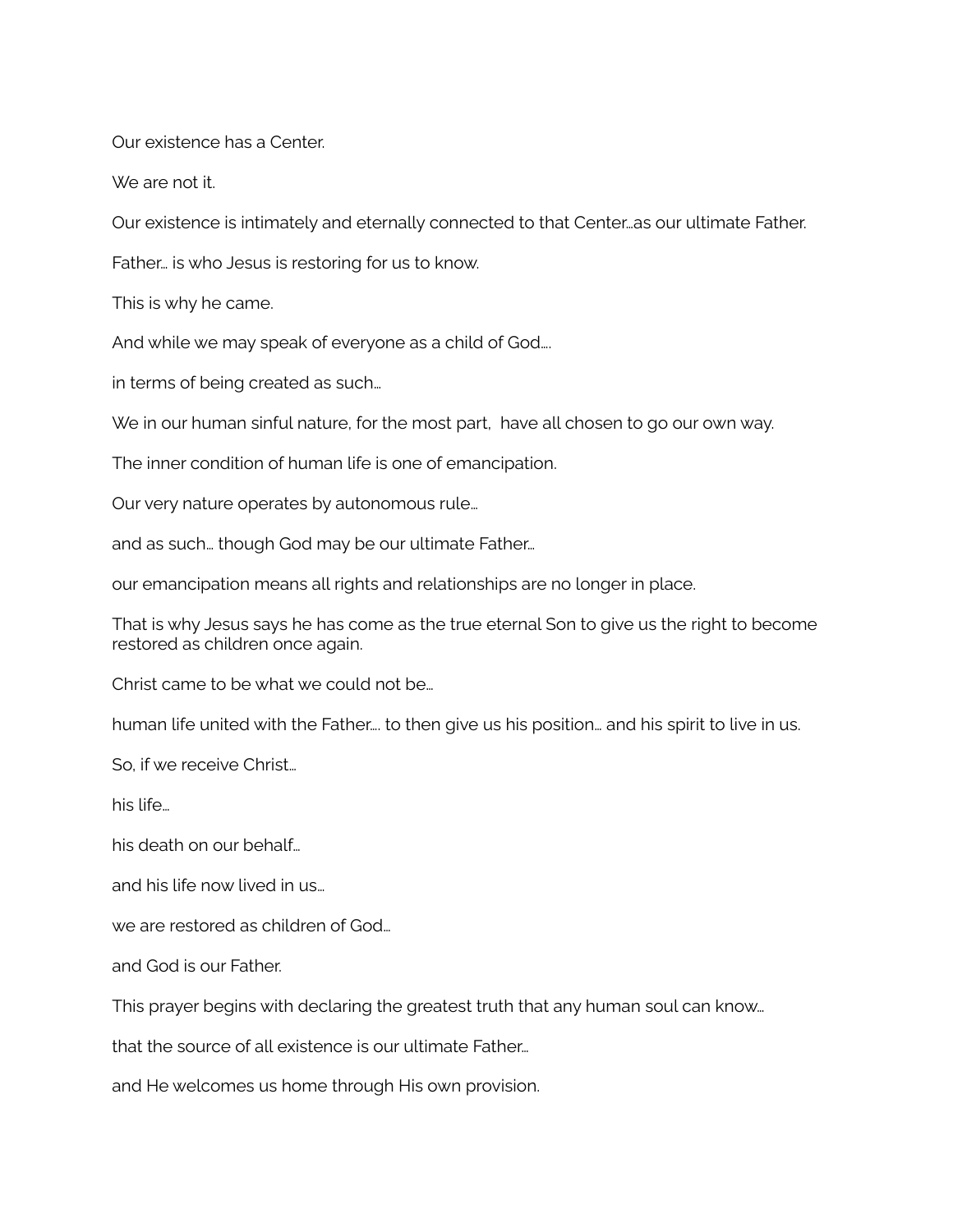This morning in order to be transparent! However, please believe me I am not condemning,

but truth be told, my father was often unapproachable, not very connected with me, and to be honest, to the best of my recollection, in his 91 years he never told me that he loved me or was proud of me.

And for some of you this may also be true.

In such a case, and it took me a very long time to realize this truth — I found the one way to overcome this situation

in my life was to know that God is everything I ever wished for in a father, and this is the same for everyone of us.

God can become for you the fulfillment of your dream for an honorable and decent father who loves you unconditionally.

Prayer is becoming realigned with God who provides the ultimate in a father's heart, a father's love,

a father's strength,

a father's concern for the best interest of his children, and a father's commitment.

God is the ultimate source of all love, and we find our home in Him.

God is the ultimate source of all goodness…

whose nature we honor as distinct ...

whose will we give ourselves to.

We have a Father and honor that Father for who he is.

So Jesus follows identifying God as our Father with… hallowed be your name, your kingdom come.

… extended in the account in Matthew 6:9-10 as…

"…hallowed be your name, your kingdom come, your will be done, on earth as it is in heaven." -

"Hallowed be your name."

We don't use that word "hallowed" very often unless it's with the word "Halloween."

The word "hallow" means "the setting apart as holy".

The word "Halloween" simply means "holy evening."

Jesus is reorienting our souls to know that the center of all existence… is God our father…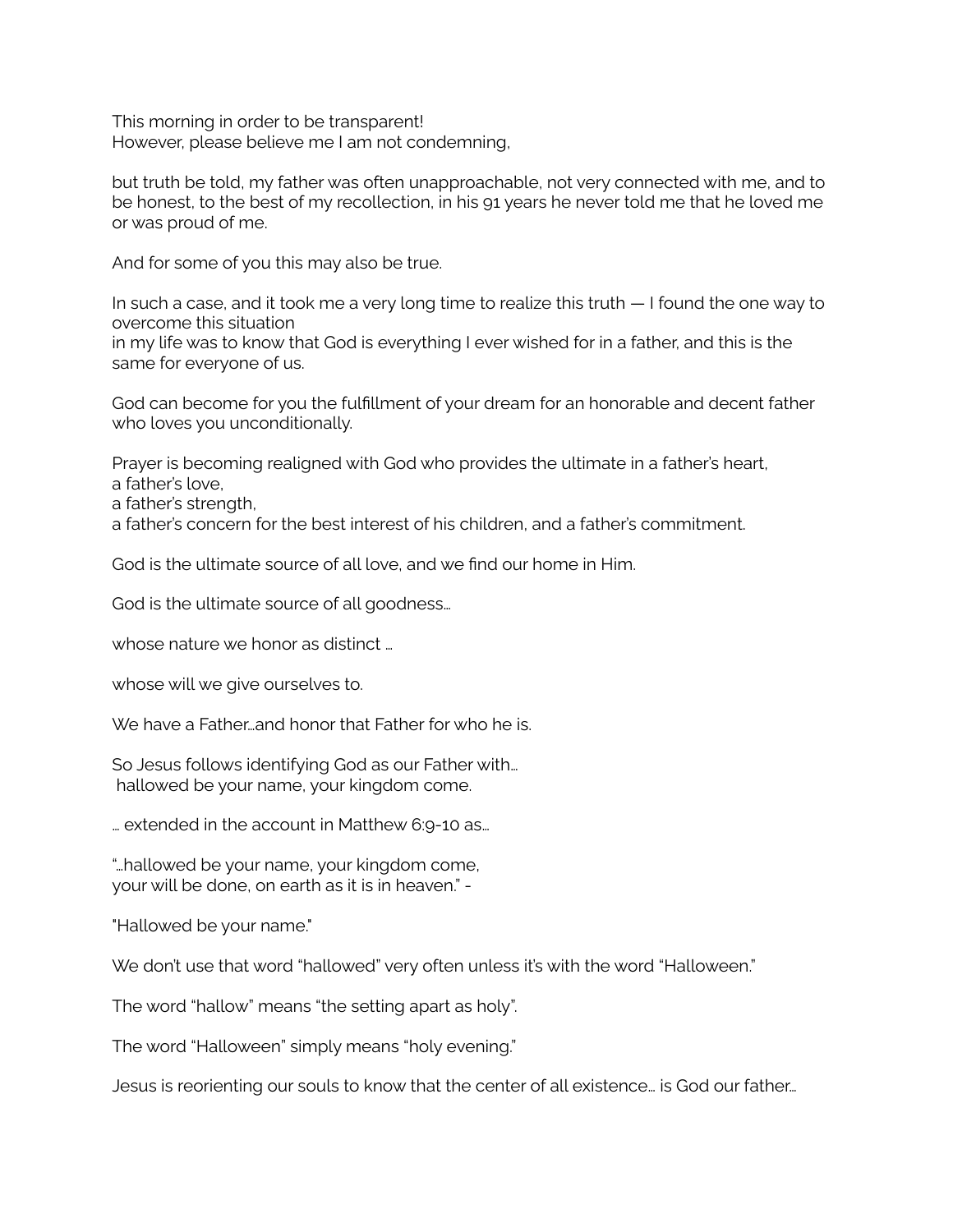whose name…which means his nature…

we must understand it as holy…

which means set apart…

set apart from being desecrated by our nature.

His name …his nature… is not ours.

Our Father is honored when we honor his superior nature…and goodness …and beauty.

While it may help some to refer to God as "the man upstairs" ... or "the big guy in the sky" ...

to be honest those terms bug me something terribly, let me explain my reasoning why.

We must must not lose the sense that He (God) is the source of all existence...

all power… all beauty…and all goodness.

And the true Center operates from His good will…not ours.

As Jesus includes in Matthew's account…

"Your will be done…on earth as it is in heaven."

What a defining shift.

In some instances, we tend to live as if we are the center.

As If there is a God… and He is free to serve our will.

And prayer is then the work of pulling Him into our gravitational pull.

How arrogant it will prove.

Why?

His is the center.

He is the gravitational power.

His will be done.

This prayer is not so much about our power to change that will…but to align ourselves with that will.

Jesus' focus was on the will of the Father and in seeing his kingdom established in all He did and wanted to do.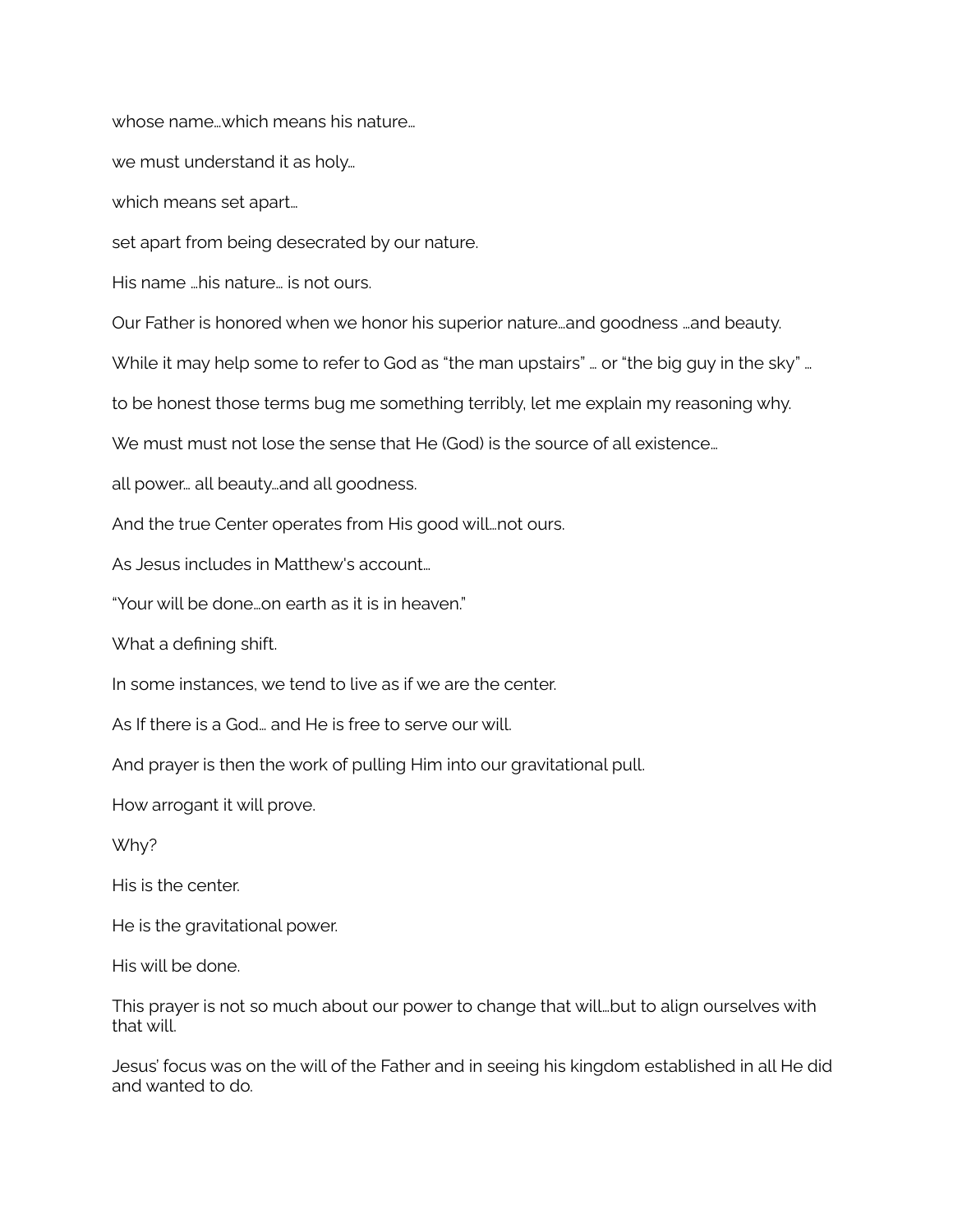John 6:38 – "For I have come down from heaven not to do my will but to do the will of him who sent me."

If we are going to pray like Jesus, we have got to make doing His will a priority in our life.

And to truly live that way, we have got to be praying for that.

To truly see the Father's kingdom and will, established on this earth, we need to recognize that it needs to be established in our own hearts.

Jesus tells us in….

Luke 17:20-21 - 20 Being asked by the Pharisees when the kingdom of God would come, he answered them, "The kingdom of God is not coming in ways that can be observed,

21 nor will they say, 'Look, here it is!' or 'There!' for behold, the kingdom of God is in the midst of you.

We must ultimately ask:

Is God's kingdom being established in us?

Are we prioritizing His will in our lives, or have we prioritized our wants and desires?

This is what we declare in our worship…

and should declare more and more throughout our entire week.

For some this is the hardest element of prayer.

It's the hardest because most of us have a hard time getting out of our own orbit… breaking out of our own gravitational pull.

We tend to relate to ourselves as the center... the subject...

and God as the object…the one which we direct...

and control…with our words and our wills.

It takes effort to break out of our gravitational pull.

And that is where the power of praise and thanksgiving serves us well.

As you may know, if you ever watched the launch of the Space Shuttle most of the fuel a rocket carries is expended in the very start…

the process of lifting up and out of this gravitational pull…

and in the same way … we need the power of worship and giving thanks to lift us out of our own vain self-centered nature.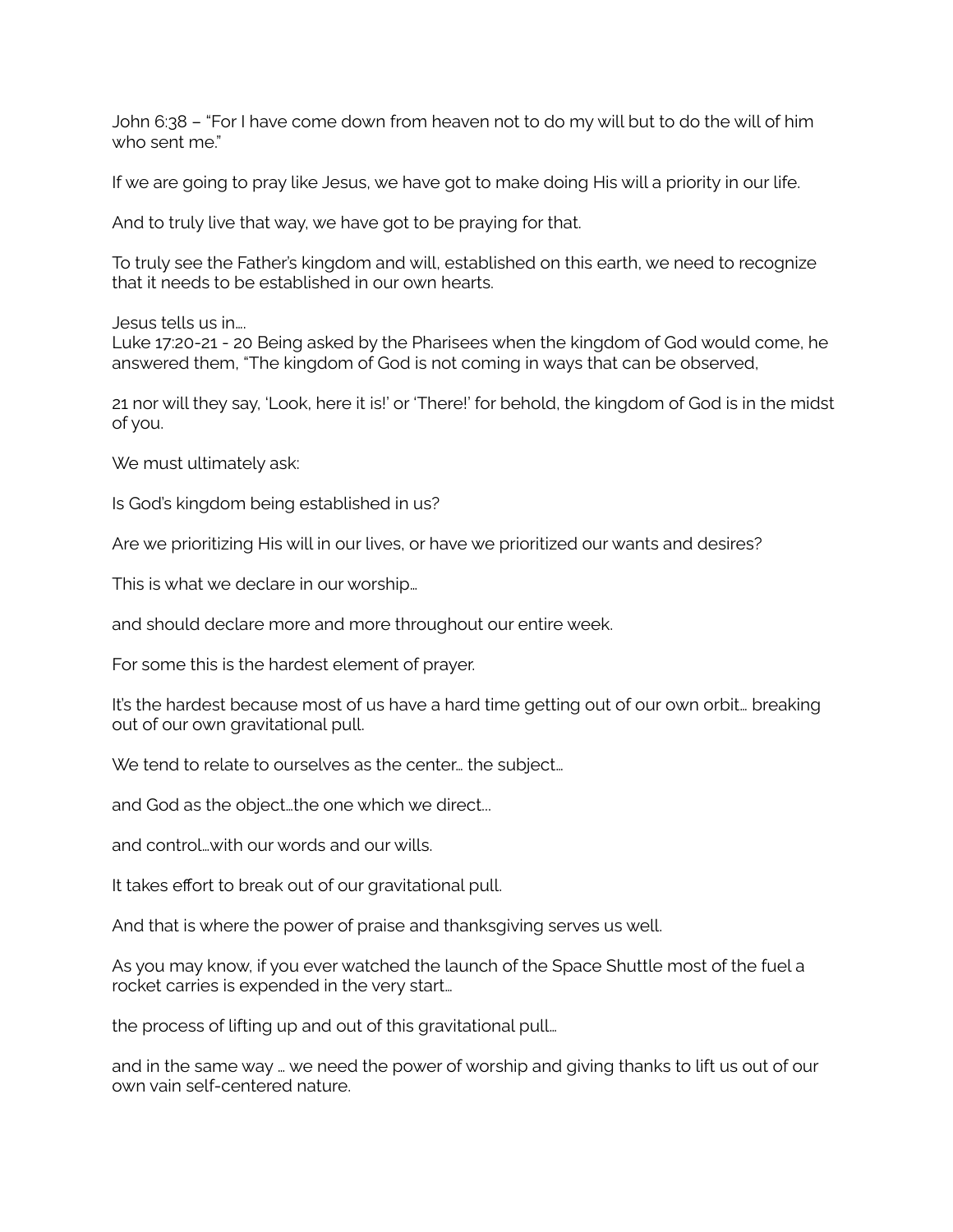And there is so much to acknowledge when we choose to.

There is no limit to all that we can honor in God's beauty …and goodness…and mercy.

Prayer is Re-Focusing Ourselves with…

2. Our True Source

Give us each day our daily bread.

"Give us each day our daily bread" may at first glance seem irrelevant to most of us.

While there certainly are people right here in this community and in other countries that are not sure where their next meal is coming from, statistically, most of us today have plenty to eat.

However, when we pray, "Give us each day our daily bread," we are saying that we trust God as the source to supply all the physical needs of our lives.

The word bread is really a broad term meaning all of our physical needs. ….

all that nourishes our lives.

This includes bread course…but naturally represents all basic needs… food, water, clothing, shelter, friends, and the like.

We need to ask and pray about our physical needs, not for the Father to know what we need, but for us to recognize and remind ourselves of who it is who provides for our needs.

Notice that this trust in God is for each day.

In the first century, bread had to be made on a daily basis.

They couldn't just buy a couple loaves and put them in the freezer.

Today we live with refrigeration…and bank accounts…

and so many ways in which we think we have provided for ourselves…

and if we come up short at any time…

And then, in that circumstance, we might… just might..consider having needs we tell God about.

But in truth…it's an illusion… every source of need is ultimately from God.

We do well to consider the wisdom of Proverbs, when the writer says...

Proverbs 30:8-9?Remove far from me falsehood and lying; give me neither poverty nor riches; feed me with the food that is needful for me,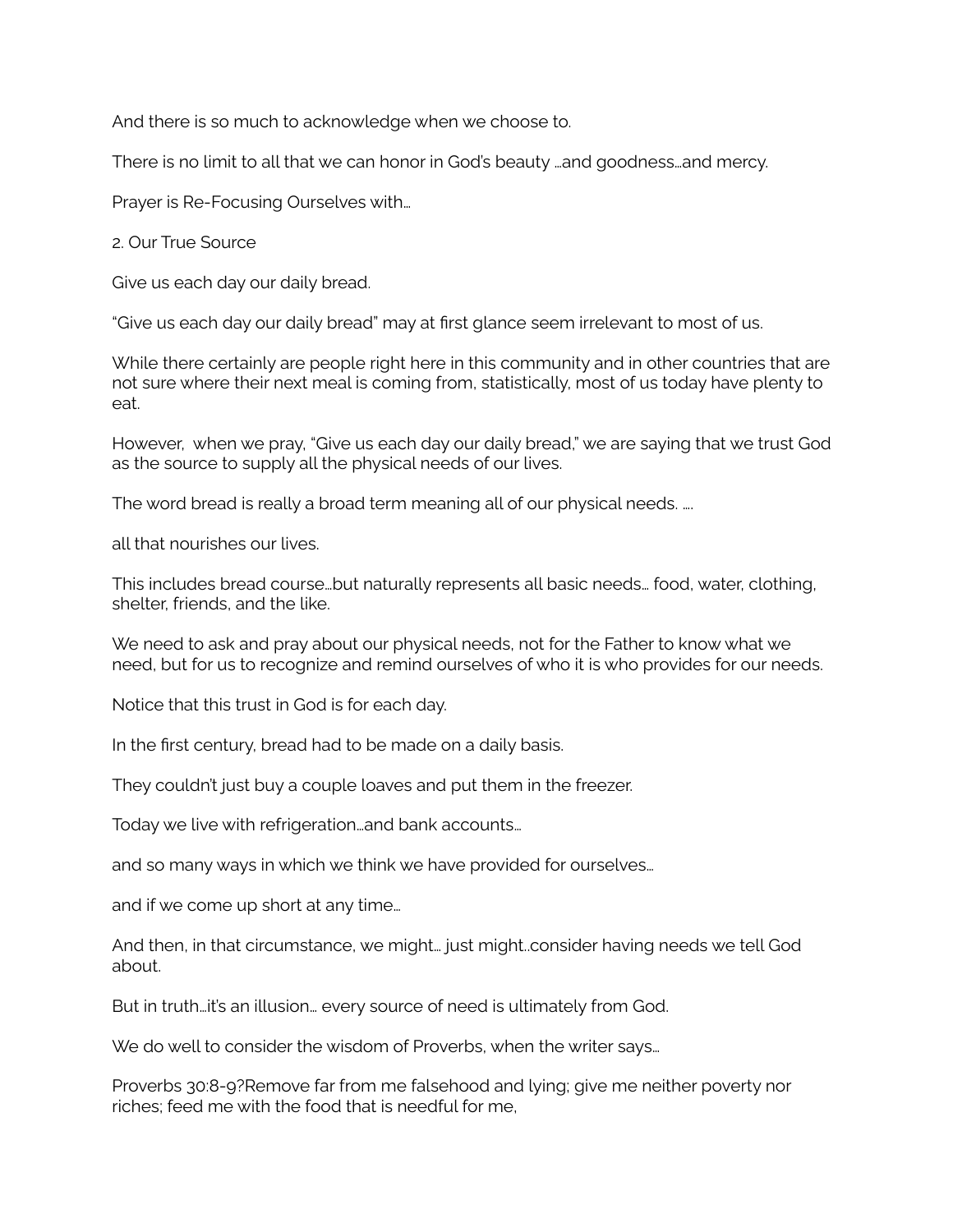9 lest I be full and deny you and say, "Who is the Lord?" or lest I be poor and steal and profane the name of my God.

The author wanted to keep his reliance on the Lord daily and did not want anything to come in the way of that relationship or to be put in a position where he might dishonor the Lord.

And it is also beneficial to help remind ourselves of the distinction between needs and wants.

The point of the prayer is not for us to get what we want, but to receive what we need.

At the root of our deadly separation from God… is that which wants to claim our independence.

We want to take the goods and denounce the giver.

We don't want daily dependence.

We want independence from God.

We want God to dump a billion dollars on us and we'll get back with Him when we run out of funds.

This is the prayer that realigns our souls to our true source.

Prayer is Re-Focusing Ourselves with…

3. Our True Accountability

Forgive us our sins, for we also forgive everyone who sins against us.

Jesus sees that in terms of accountability…

we are lost.

Separated from God…

the human conscience is seared.

We cannot escape the problems of guilt...

but we have no way of truly being free.

We are left only looking to others.

So we try to justify ourselves…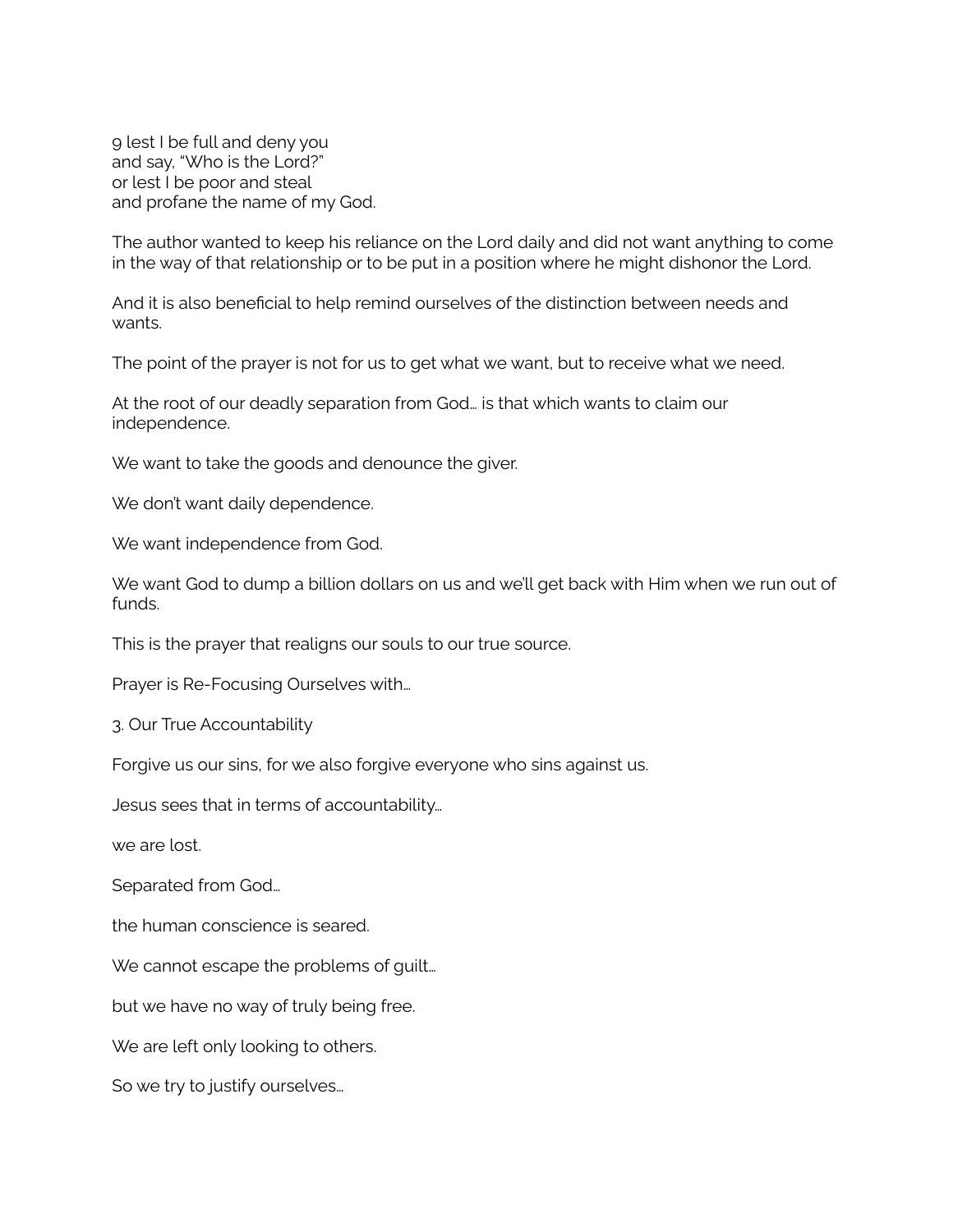comparing ourselves to others…

which leaves us in the mire of merely relative rightness.

We externalize our conscience… confusing looking good with being good.

We become afraid of "getting caught"… when the truth is that we are completely seen.

To pray "Forgive us"… is to realign ourselves with our true accountability which lies in God

…the source of all good

…the One whose goodness we violate.

…the One whose forgiveness we ultimately need.

So Jesus places this into the very core of prayer.

And confession is the very nature of being able to live close with God our Father.

We may wonder...why express what he already knows?

Because it makes all the difference to our relationship.

Even if a parent knows what their child has done… until the child admits it… the relationship bears distance… separation.

Confessions restores relationships.

- 1 John 1-9 If we confess our sins, he is faithful and just and will forgive us our sins and purify us from all unrighteousness."

The Father knows our struggles.

His desire is for our agreement, placing ourselves "on the same side" of the struggle.

Only in such open agreement can His relationship empower us.

We do well to regularly ask ourselves...

What are you most aware of in your life (thoughts, heart, behavior),

that is not in alignment with God's heart and will?

And Jesus has told us that in seeking his forgiveness…we agree to forgiving others.

As the Scriptures tell us… Colossians 3:13 –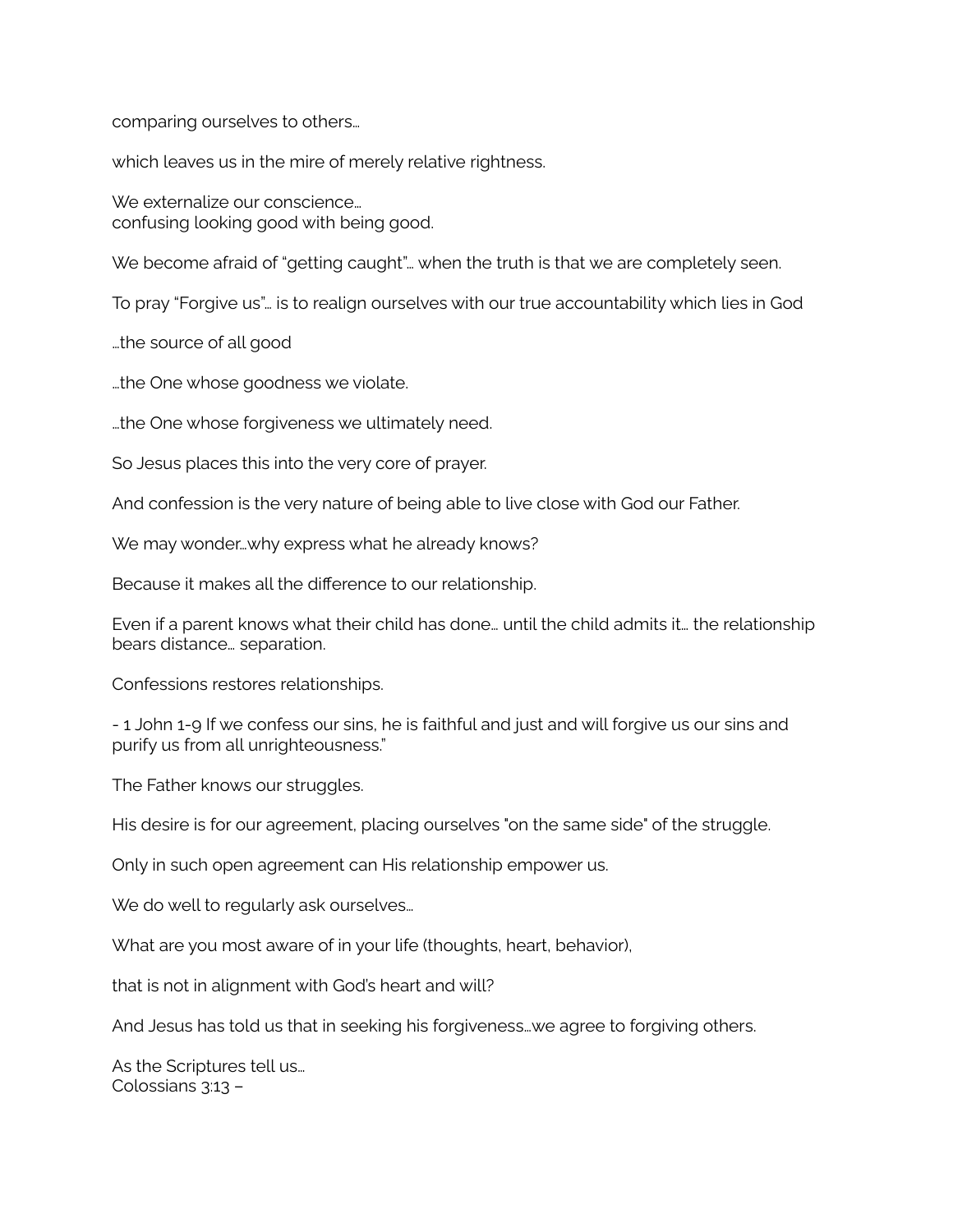13 bearing with one another and, if one has a complaint against another, forgiving each other; as the Lord has forgiven you, so you also must forgive.

If we sincerely seek grace…

We must live by grace towards others.

If we know that we live by mercy not merit…

we will not refuse mercy to others.

We forgive...as we are forgiven.

And finally…

Prayer is Re-Focusing Ourselves with…

4. Our True Guide

And lead us not into temptation.

He is not suggesting that God is the one who tempts us.

The Scriptures clearly tell us that God "does not tempt anyone" (James 1:13).

What this prayer recognizes…is that we need help.

We need God's Spirit to lead us through the temptations and dangers of this world.

Rather it accepts the danger of temptation, acknowledges our deficiency in dealing with it, and asks for deliverance from it.

Our guide cannot be merely laws and legislation.

Nor what may become socially acceptable in common culture.

We need a shepherd of our souls.

The Bible refers to us as sheep… who needs a shepherd to see us safely through danger.

I believe most of us are familiar with Psalm 23 which describes… "The Lord is my shepherd… he leads me."

And if we follow his lead…we will not have to "fear any evil."

And ultimately Jesus comes as "the good shepherd"… who knows his sheep.

Closing: